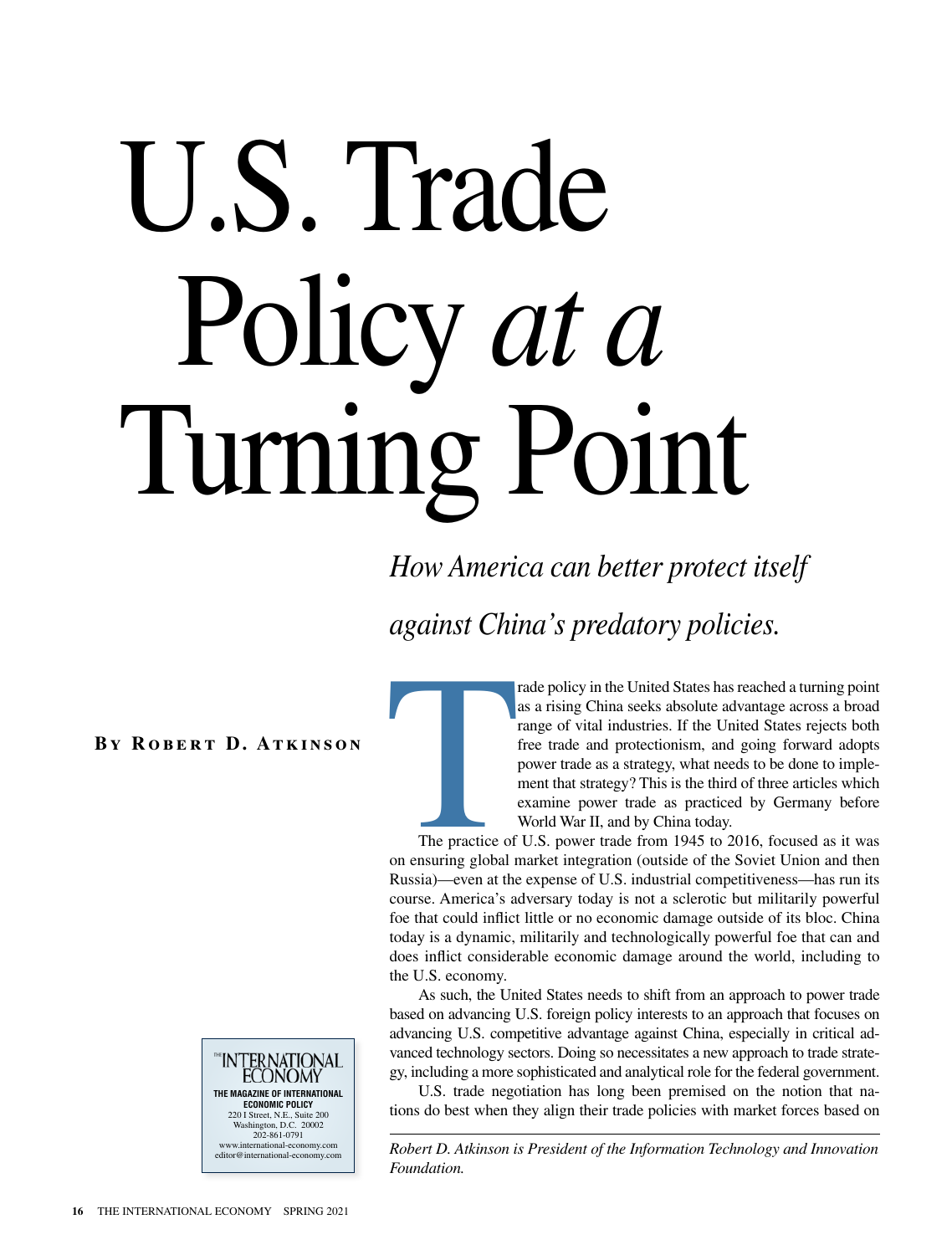# An Agenda for Joe Biden

Tith regard to China directly, the Biden administration needs to replace the Trump administration's shotgun style of confrontation with more carefully aimed rifle shots to advance America's strategic economic interests while constraining China's. Unless Europe fully joins the United States, or the World Trade Organization undergoes significant reform so it can take effective action against non-rule-of-law nations like China, it is unlikely that outside forces will be able to roll back China's rampant unfair and predatory economic and trade practices.

What the United States can and should do is better protect itself against China's predatory policies. This will entail stepping up commercial counterintelligence efforts and cybersecurity to limit Chinese access to key intellectual property. It will require using the powers the Foreign Investment Risk Review Modernization Act gave

the Committee on Foreign Investment in the United States (CFIUS) to largely stop Chinese investment in U.S. technologyrelated firms, including venture capital investments. It will mean effectively tracking Chinese companies that benefit from U.S. intellectual property theft or unfair subsidies, and limiting their access to U.S. markets.



*U.S. President*  **Joe Biden**

The risk now is that the Biden administration's "middleclass" trade doctrine will make redistribution the key focus, continuing long-term decline in American economic and technology competitiveness and power.

*—R. Atkinson*

comparative advantage. In this sense, U.S. trade negotiators have often seen their role, at least in part, as helping other nations identify and advance their own comparative advantages. The endless dialogues with China under the George W. Bush and Obama administrations were a reflection of this: U.S. negotiators worked to get China to open its markets to certain U.S. industries because they believed the United States and China both would benefit.

Under a new power trade doctrine that focuses on U.S. competitiveness, the assumption should be that nations know their strategic industrial interests and negotiate to achieve them. As such, trade negotiations with China should not be about achieving enlightenment or changing minds; they should be about compelling change from a position of superior power. In this sense, Trump assumed that China was not going to negotiate in good faith, so persuasion was futile and only threats backed up by action would work. While this was a better reflection of the reality of power trade negotiations, it accomplished little, in part because acting alone is no longer enough to compel China to change.

Power trade also has implications for how trade strategy is developed. If the optimal domestic industrial structure and trading relationships reflect a nation's natural comparative advantage—Britain as good at textiles, Portugal at wine, and so forth—then there is no need for the state to have strong analytical capabilities. Ricardo's theory of comparative advantage was developed at a time when well more than half of nations' GDPs was a product of agricultural sectors (with 60 percent of Britain's labor force still in the fields). Today, agriculture contributes less than 1 percent of U.S. GDP, and the vast majority of economic impact derives from knowledge- and technology-driven manufacturing and services industries, where comparative advantage is created, not naturally given.

*The United States needs to shift from an approach to power trade based on advancing U.S. foreign policy interests to an approach that focuses on advancing U.S. competitive advantage against China, especially in critical advanced technology sectors.*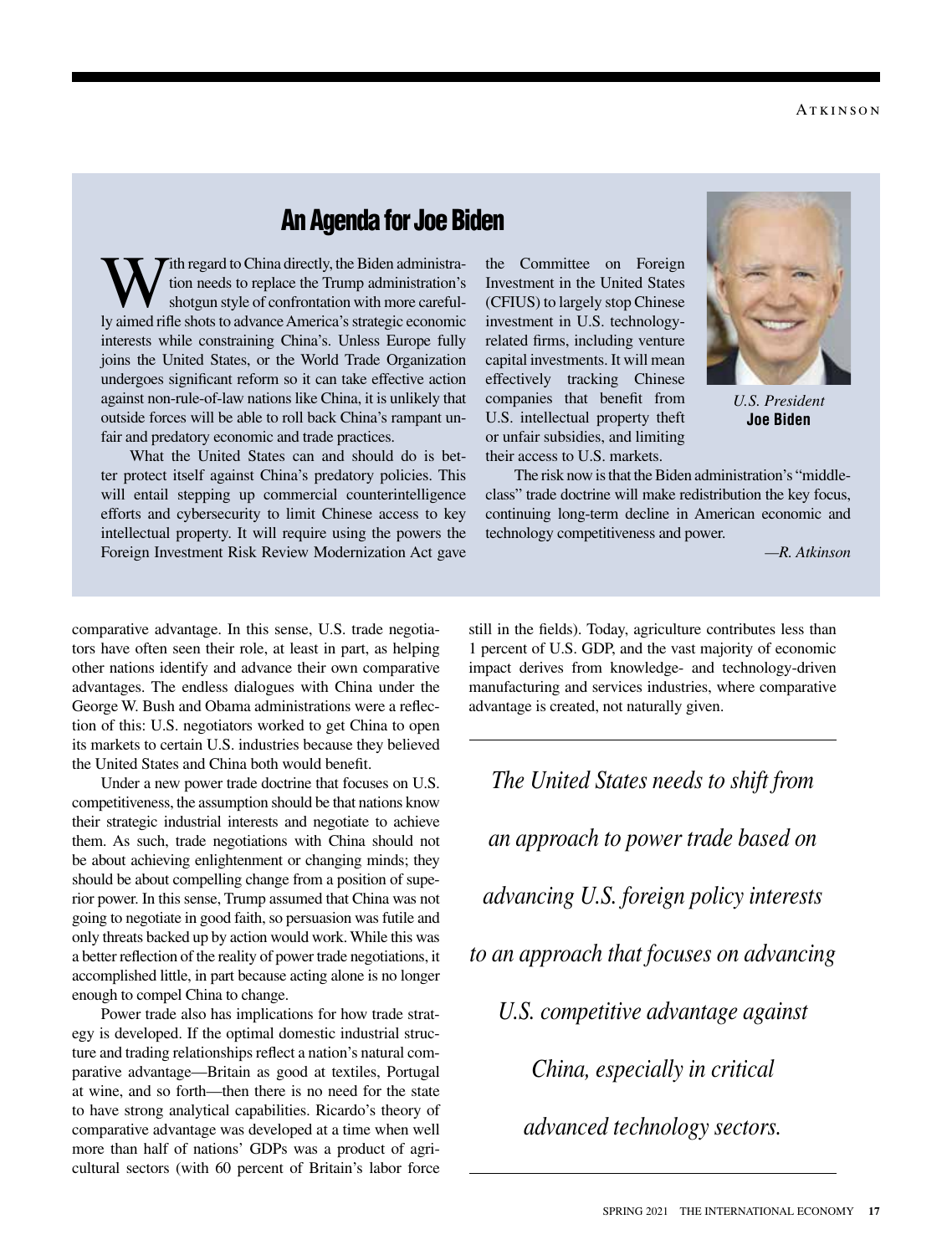Moreover, in China, the United States faces a competitor who rejects even the notion of comparative advantage and instead seeks absolute advantage across all high-value–added, advanced technology industries, from airplanes and biotechnology to clean energy to critical information and communications technologies from semiconductors to 5G equipment. When the intentional actions of nation-states are capable of creating and shifting advantage in these sectors, then the United States had better have strong analytical capabilities to understand this dynamic.

But the longstanding view has been that as long as trade policy is focused on removing barriers and distortions, market forces do the rest and produce the optimal economic structure. This belief explains the lack of strong analytical capabilities in the federal government to evaluate industrial capabilities and trade interests. The United States Trade Representative's Office is not an analytical agency; it is a legalistic one, staffed principally with lawyers who deal with trade law arcana. While the U.S. Department of Commerce engages in some modest collection of trade statistics coupled with equally modest export promotion programs, it lacks analytical capabilities to understand U.S. industrial structure or domestic and international competitive forces in key industries. And while the Bureau of Industry and Security and the International Trade Commission engage in analysis, the former's is limited to narrow national security issues, and



**Jack Ma** *is founder of the Chinese multinational technology company Alibaba.*

# The Advantages of **Dictatorship**

**P**ower trade has been easier to<br>
regimes where the state more<br>
registive imposes its will on industry implement in nondemocratic easily imposes its will on industry.

With its CCP dictatorship, especially now with the cult of President Xi, the Chinese state can largely ignore vested domestic interests that are a casualty of a trade war. It can force CCP members onto the boards or executive teams of all enterprises operating in China, whether these are domestic or foreign companies. It can even force Jack Ma, the richest person in China, to lay low for several months.

*—R. Atkinson*

*In China, the United States faces a competitor who rejects even the notion of comparative advantage and instead seeks absolute advantage across all high-value–added, advanced technology industries.*

the latter's relates to trade adjudication issues and ad hoc requests for industrial and trade analysis.

By contrast, trade and industrial policy focused on boosting U.S. competitive advantage requires deep analysis, both of how to generate the optimal industrial structure, and also of adversaries' industries and strategies. This is why, in his 1945 book *National Power and the* 

*Structure of Foreign Trade,* noted development economist Albert O. Hirschman wrote with respect to Germany, "the amazing coherence of German policies was due … in part to detailed planning springing from economic analysis." This also explains the advantage China has developed in its vast bureaucratic apparatus governing and analyzing trade, from the National Development and Reform Commission to the Ministry of Industry and Information Technology to the Ministry of Commerce, and it highlights the nature of the shift that has occurred under Xi Jinping from a "China, Inc." regime to a "CCP, Inc." regime, as analyst Jude Blanchette at the Center for Strategic and International Studies has articulated.

This recognition explains the recent widespread calls for the Biden administration to step up its analytical capabilities when it comes to trade and industrial competitiveness in order to at least close the gap between the country's economically oriented analytical capabilities and its national security–oriented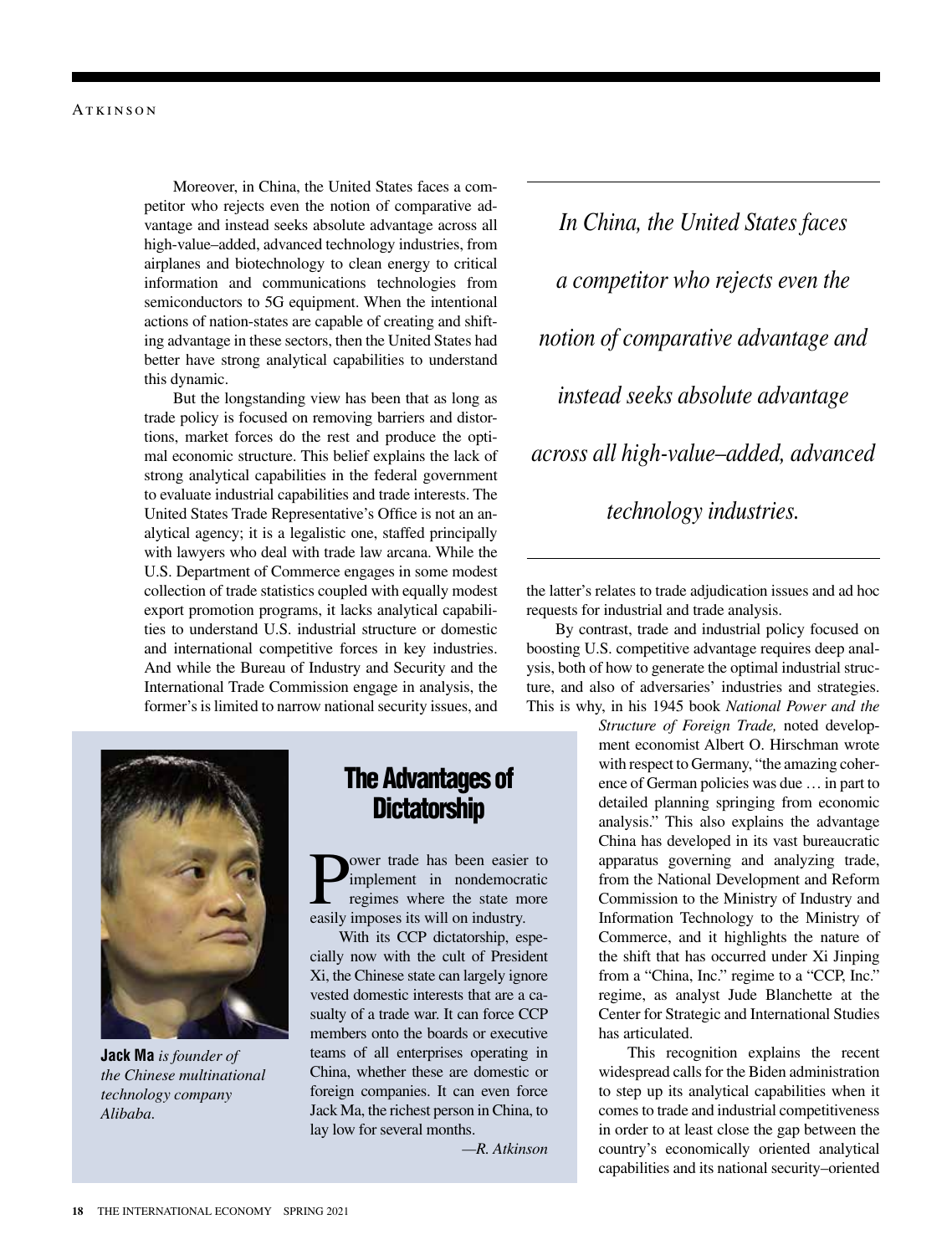analytical capabilities. Indeed, the closest America has to that now is in the Defense Department's Office of Industrial Policy, but the focus, as expected, is defenseoriented. What the country needs is an economy-wide equivalent to the Defense Department's "net assessment" structure and process, which is a "framework for strategic analysis" involving quantitative and qualitative information, to assess the current and future military power of the United States and its adversaries. The United States needs the same in-depth practice to assess the commercial power and capabilities of itself and its adversaries.

In addition, while the domes-

tic politics of trade are real regardless of the regime free, limited, or power—they are considerably more difficult in a power trade regime. Indeed, one core challenge with implementing a competitiveness-based power trade policy is that it generates considerable domestic policy conflicts, because it requires actively promoting certain industries while "sacrificing" others. While such conflicts might exist in the free trade regime, the expectation is that the role of the state in adjudicating these conflicts is minimal; the government promotes free trade and reduced market barriers for all. In this world, there is a general direction of opening up, and while some negatively affected domestic interests might complain, it is in the context of a broader liberalization and opening, so their complaints have less weight.

But in competitiveness-based power trade, it is clear that the state can and does play a decisive role and must

*If getting to deeper global integration and free trade was harder before China ramped up its power trade, it is virtually impossible now.*

# Some Policy Proposals

mart industrial and technology policies should include a much more robust research and development tax credit and a new investment tax credit, establishment of well-funded, pre-competitive R&D institutes, major investment incentive programs like the CHIPs Act focused on semiconductors, and major federal government moonshots—involving funding and massive procurement—for key areas like smart cities, robotics, curing cancer and other chronic diseases, and clean energy.



*—R. Atkinson The Shadow robot hand system.*

choose. As Hirschman writes, "conflicts between the policies implementing the different principles of a power policy with foreign trade as an instrument are conceivable and do occur." For example, a power trade-based trade negotiation would not put the chicken industry on par with the semiconductor industry for the simple reason that the latter is much more important to national security and growth and much harder to replicate later if trade were to harm it. Nor would it shrink from a fight for strong intellectual property rights in trade agreements for industries like biopharmaceuticals because of their strategic importance *vis-à-vis* China.

This explains why power trade has been easier to implement in nondemocratic regimes where the state more easily imposes its will on industry. With its CCP dictatorship, especially now with the cult of President Xi, the Chinese state can largely ignore vested domestic interests that are a casualty of a trade war. It can even force Jack Ma, the richest person in China, to lay low for several months. It can force CCP members onto the boards or executive teams of all enterprises operating in China, whether these are domestic or foreign companies. But this doesn't mean that in America's pluralist and contentious system more cannot be done to prioritize strategic industries in trade policy.

In addition, countering China's power trade can be difficult for any nation, because so many of those countries' domestic economic interests are now dependent on China. And that is precisely what China has sought. For example, when in response to Trump's initial rounds of tariffs China erected tariffs on U.S. agricultural products, particularly from politically important midwestern *Continued on page 45*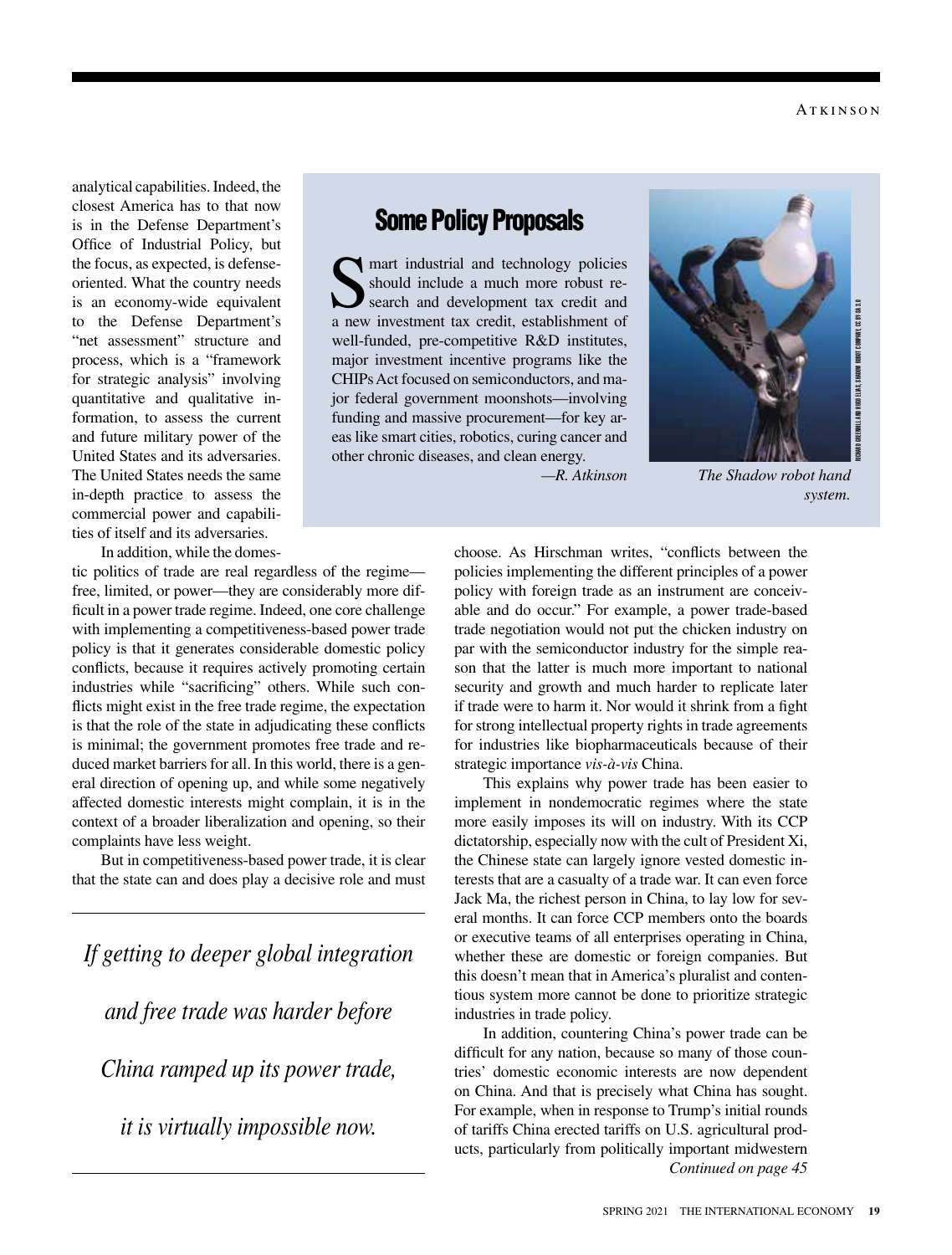#### *Continued from page 19*

states, China was doing what Germany had done in the first part of the twentieth century. As Hirschman points out, "In the social pattern of each country there exist certain powerful groups, the support of which is particularly valuable to a foreign country in its power policy; the foreign country will therefore try to establish commercial relations with these groups, in order that their voices will be raised in its favor." Given the U.S. reflexive embrace of free trade, this kind of trade reorientation obviously will be much more difficult, especially given the extent to which Beijing has now leveraged its domestic market to create dependency for certain U.S. exporters such as farming interests. Consequently, even the Trump administration asked for concessions from China to import more U.S. agricultural products.

#### STRATEGIC IMPLICATIONS FOR THE DIRECTION OF U.S. TRADE POLICY

So what should be done at a policy level?

First, policymakers should abandon, at least while China is controlled by the CCP, any hope that the world can be remade in the Ricardian image of free-trading nations pursuing comparative advantage through fair, rulesbased trade. The high-water mark for that was in 2001, just after China joined the World Trade Organization, when the Doha round commenced. It has largely been downhill ever since, at least in terms of fulfilling the idealized global free trade vision.

Achieving that vision was never going to be easy, because, as Hirschman writes:

*[I]nternational trade remains a political act whether it takes places under a system of free trade or protection… Still, the belief is widespread that it is possible somehow to escape this intimate connection between international trade and "power politics" and to restore trade to its "normal and beneficial economic functions."*

And if getting to deeper global integration and free trade was harder before China ramped up its power trade, it is virtually impossible now.

If trying to force open the stuck free trade door is not possible, at least on a global, multilateral basis, then what should the United States do? In short, it must trade where it can, protect what it must, and embrace industrial policy as much as possible.

In other words, the Biden administration should continue to seek trade liberalization with nations that are not power traders, either on a bilateral basis (such as in a U.S.-UK agreement), on a multilateral basis (such as in a U.S.-Commonwealth agreement), or in particular sectors, such through an expanded Information Technology Agreement, a new e-commerce and digital

trade agreement, or an environmental goods and services agreement. But these sorts of agreements should be negotiated without China's involvement to ensure U.S. interests are reflected as fully as possible. The administration should also work for robust World Trade Organization reforms to better deal with China violations, as a Center

## *The United States must trade where it*

*can, protect what it must, and embrace* 

### *industrial policy as much as possible.*

for Strategic and International Studies commission has recommended. It should also form a new allied-nation trade compact that would operate outside and in parallel to the World Trade Organization.

Shifting to a new form of power trading will also entail altering the meaning of President Biden's commitment to a trade policy for the middle class, which appears an amalgam of protectionism (for example, strengthened "Buy America" provisions), limited defense of U.S. economic interests (such as weakening intellectual property protection in trade agreements), and domestic spending to help those hurt by trade, all the while paring back the ambition of the prevailing U.S. power trade doctrine. While ensuring that American workers benefit more from trade is critical, the best way to accomplish that is to bolster U.S. advanced industrial competitiveness *vis-àvis* China. America's middle class is not in a "precarious state" principally because of imbalances of distribution; it is in a precarious state because the overall U.S. economy is in a shaky competitive position. Any new trade doctrine to help the middle class should be first and foremost focused on helping enterprises, large and small, in advanced industries compete globally, especially against China. Among other steps, this means abandoning the misguided notion that certain U.S. business interests, such as intellectual property protection overseas, are not also the interest of U.S. workers.

President Biden is right to focus on domestic investment and boosting competitiveness as part of any new approach to trade. For too long, policymakers believed that America did not need a competitiveness strategy to compete—partly because the country was in a superior position, and partly because of the prevailing belief that